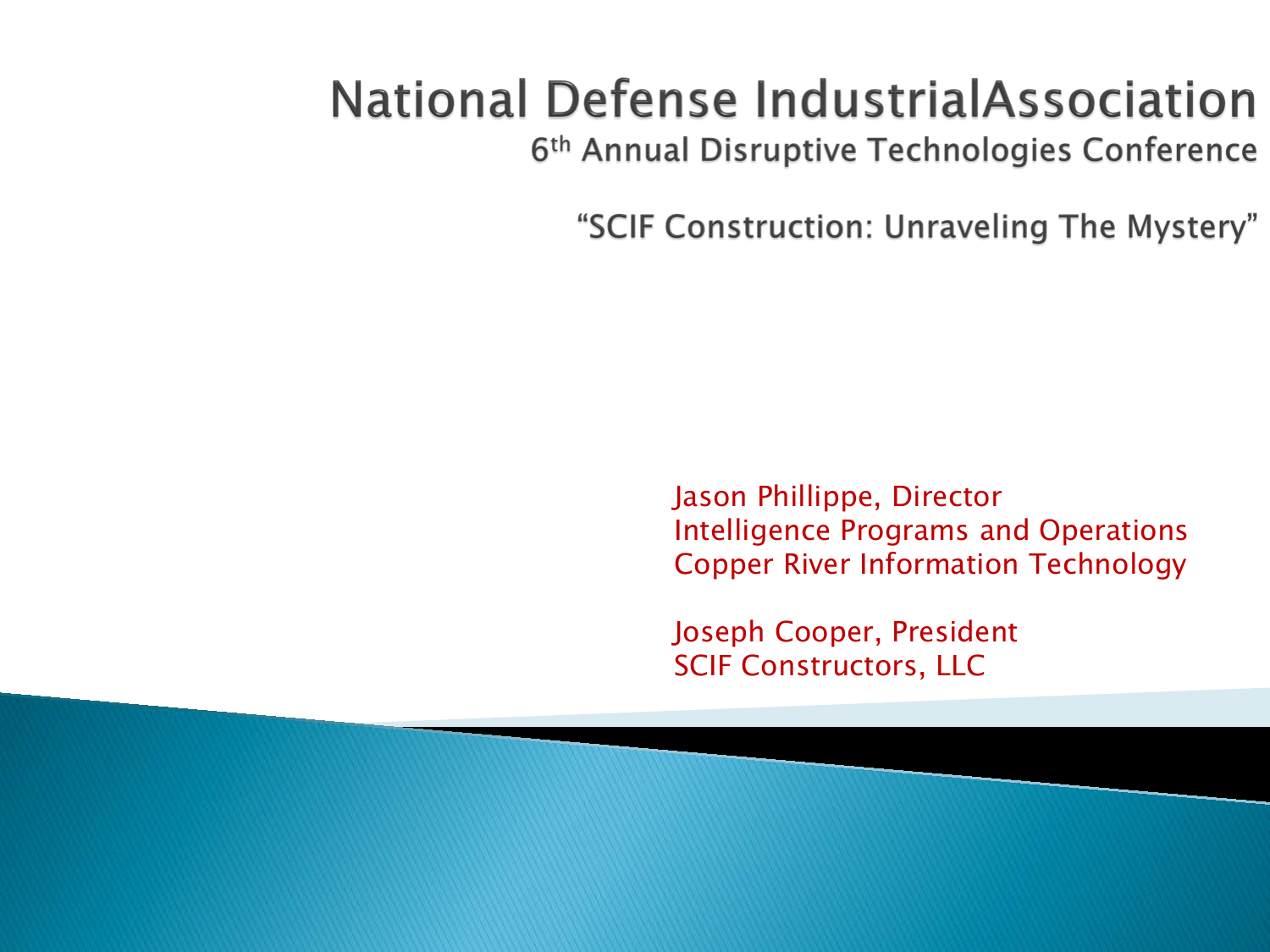- ▶ History of ICD 705
	- National Intelligence Strategy "Uniformity and Reciprocity"
	- Formation and involvement of the Physical and Technical Security Working Group (PTSEWG)
	- New policy structure (ICD's, ICPG's, ICPM's and ICS)
	- Changes and challenges of ICD 705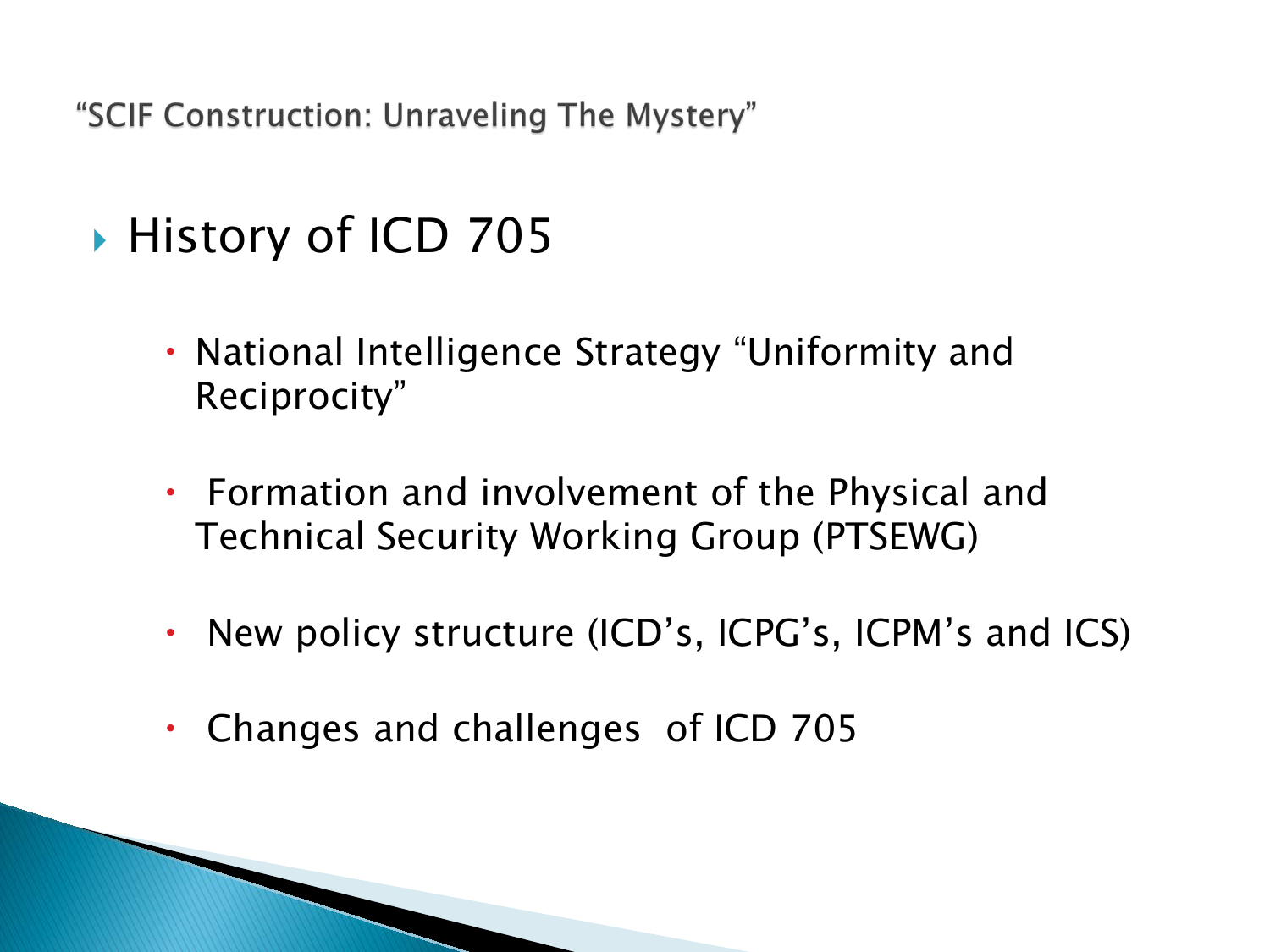- $\triangleright$  Significant Policy changes from DCID 6/9 to ICD 705
	- Additional new labor categories (Site Security Manager, Construction Security Technician, Admin Support)
	- Emergency Plans and Required SCIF Document Storage
	- Defined "Security in Depth"
	- No more "SCIF within a SCIF" with "Compartmented Areas"….etc….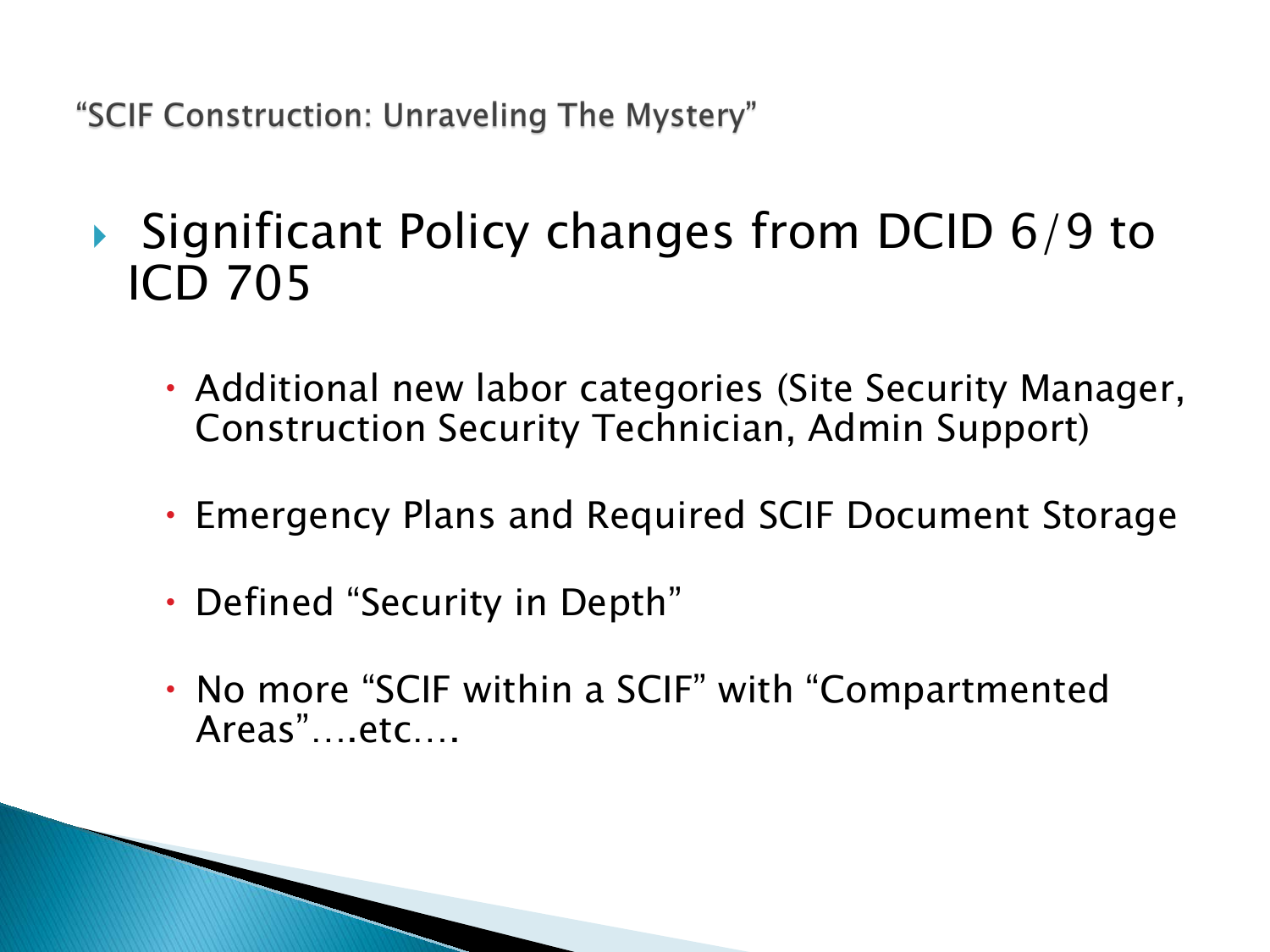- ▶ Significant Construction Change Requirements
	- Specifies precisely how to build a SCIF wall
		- *Includes* detailed diagrams
	- 16 gauge steel studs 16 inches on center
	- ¾ inch pressure treated plywood on "enhanced walls"
	- Allows use of SCIF Clips vs welding for 9 gauge install